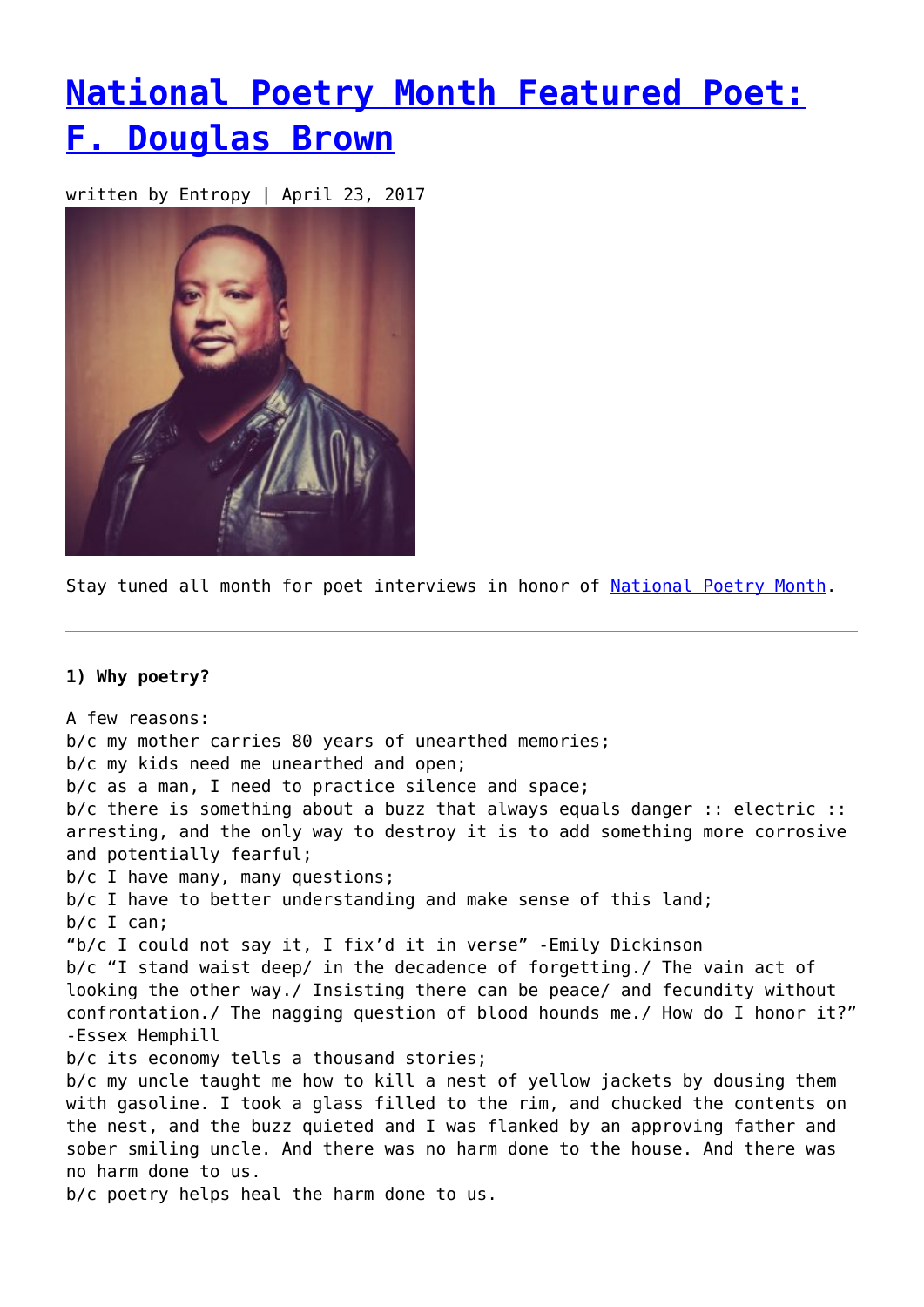#### **2) Do you feel like poetry is more or less important & relevant today?**

Poetry has always been important. Pundits are now put to the task of "fact checking" and not providing "alternative facts." Despite what Nietzsche felt about poets as liars, poets have always been connected to truth seeking (at least the poets I like). Look how remarkable the last 20 years of poetry has been as the dawn of people of color (POC) voices fill the awards and publication pages. Although there are still ceilings that need collapsing to become fully realized for POC writers, it should be remarked that while the 20 years have seen an uptick of trauma for POC communities, our response has been artistic, heartfelt, and healing. If mainstream America would listen a bit more to these the tomes being created, perhaps the mess of November 2016 would not have become a reality (that is a wish…neither poetry nor truth).

**3) Tell us about one poet who has greatly influenced you as a writer and a thinker.**

Goodness…so many. This is like selecting one's favorite song in a sea of favorite songs. I have to cheat, but I'll be brief and keep it to single categories.

My voice: Jewel Gomez, Edward Kleinschimdt-Mayes My poetry pedagogy: Toni Mirosevich My process and practice: Myung Mi Kim, Richard Garcia Collection Books: Natasha Trethewey, Terrance Hayes My approach to creating a book: Jenny Factor, Doug Kearney Most recently, and most hands on: Geffrey Davis, Chiwan Choi

I think about these folks when I teach, write, collect poems for manuscripts.

# **4) Tell us about one lesser-known contemporary poet who you'd like more people to know about.**

Ironically, the person I am selecting has been featured on **Entropy** as well. Poet [Rocio Carlos](http://www.chaparralpoetry.net/past-issues/a-maimed-sparrow/) is all the wonderful of poetry: thoughtful, seer clarity of voice and form, reflexive. The poem I provided was published in Chaparral, a beautiful online lit mag, four years ago. A slight narrative that is so haunting and fierce, my skin crawls at the violent actions, coupled with the stillness of a lie. She creates this is real life truth in poem after poem, or observation after observation (see, [Attendance,](https://www.culturalweekly.com/attendance-october/) her collaborative work with poet, Rachel McLeod Kaminer) we as readers need learn from, and pay attention to in our own lives.

# **5) Share with us one of your recent poems and tell us a little bit about its context.**

This poem is from a new collection I am finishing, *Icon*. Much of the collection focuses on a series of panels the Harlem Renaissance painter Jacob Lawrence created depicting the lives of Frederick Douglass and Harriet Tubman. It also pays homage to poet, Patrick Rosal and his beautiful kundiman poems from his second book, *My American Kundiman*. A kundiman is a Filipino love song, and this love poem imagines the work a runaway Douglass does just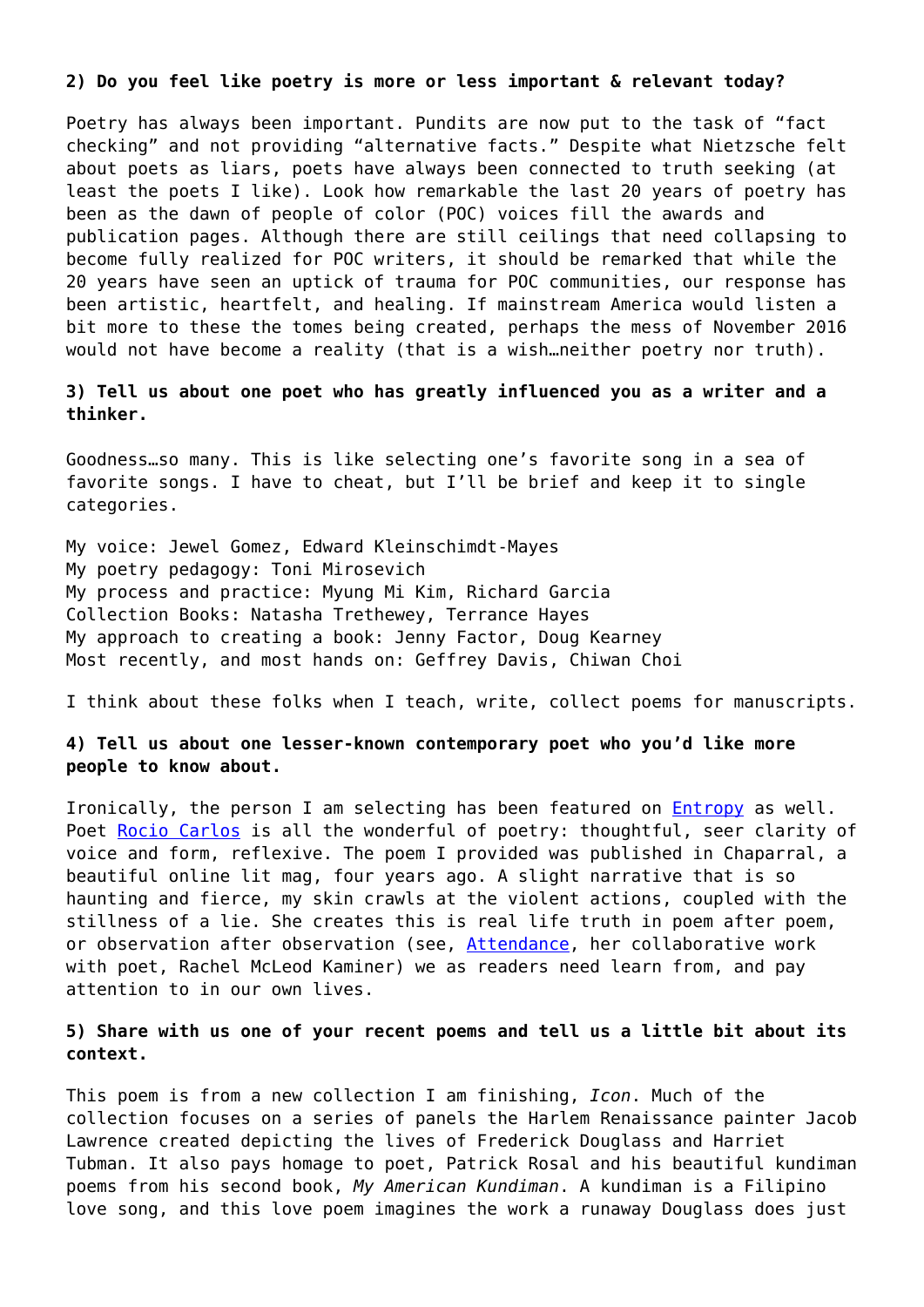prior to his historic launch as an abolitionist. Although there is little written on his wife in his autobiographies, it is known that they were separated briefly while as a fugitive. I like to think while he worked as a free person, eagerly waiting for their reunion, his thoughts must have been gone to his wife, Anna, who was instrumental to his escape.

### **Anthem Kundiman: Work**

*after Patrick Rosal*

*Panel 16.*

North begets safe labor with coals—: a char so black they crack blue.

I feel rocky beauty as if carrying pieces of me for night,

For caves shielding runaways. O mysterious shine, I am your jet and sable

cradled by a bright bird, flight to the edges. This body of blue— dearest Anna,

her deep patience keeps me steadfast. Even though I sleep with a shovel,

my hand reaches for Anna. She is freedom wide as a wharf,

or the clipper it harbors— wide as the heat the coals bring

to white folks. Heat helps the day drift and doze but I never will.

**F. Douglas Brown** of Los Angeles is author of *Zero to Three*(University of Georgia 2014), the 2013 Cave Canem Poetry Prize recipient selected by Tracy K. Smith. He also co-authored with poet [Geffrey Davis](http://www.geffreydavis.com/), *Begotten* (Upper Rubber Boot Books 2016),a chapbook of poetry as part of Upper Rubber Boot Book's Floodgate Poetry Series. Brown, an educator for over 20 years, currently teaches English at Loyola High School of Los Angeles, an all-boys Jesuit school. He is both a [Cave Canem](http://cavecanempoets.org/) and [Kundiman](http://kundiman.org/) fellow. His poems have appeared